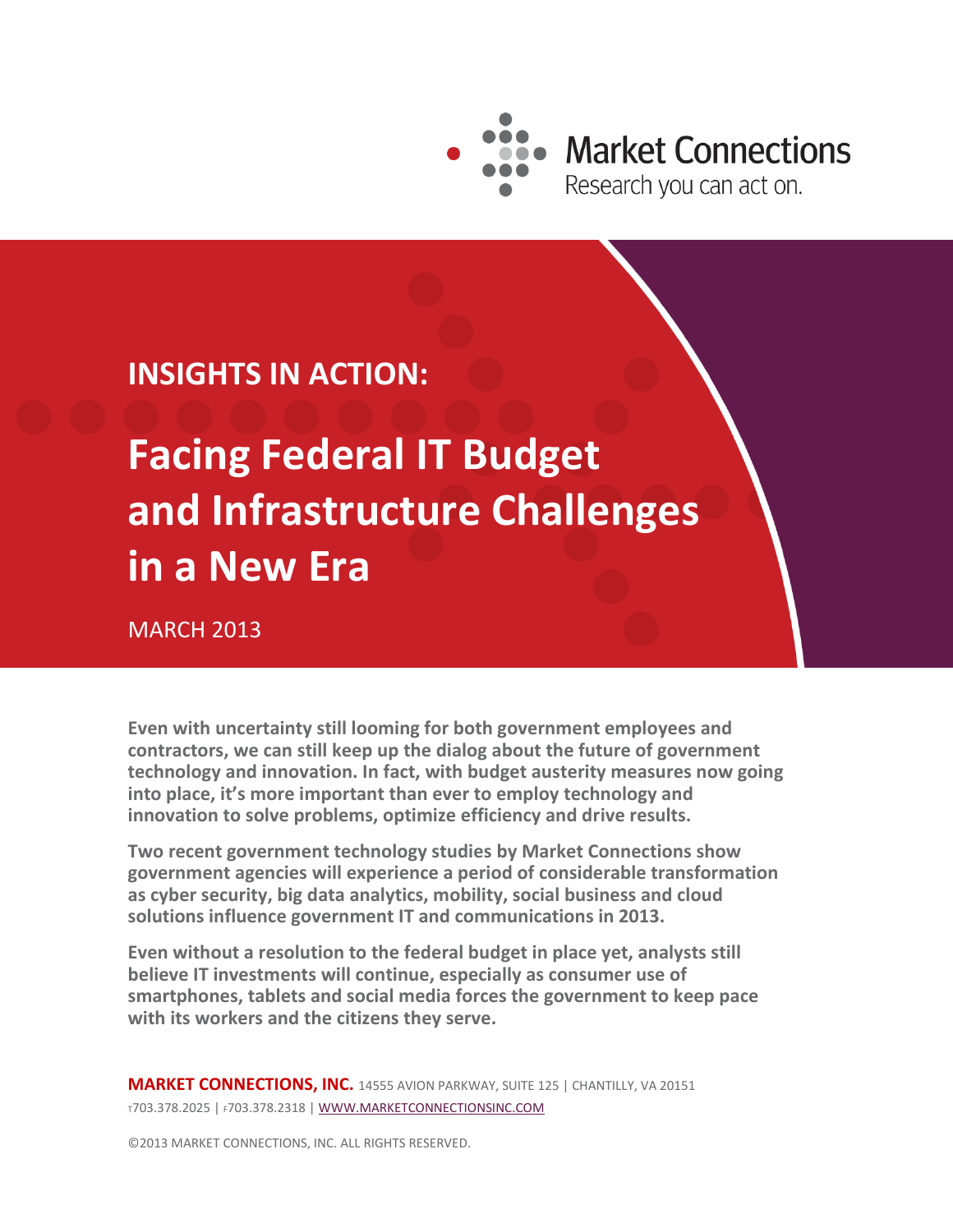### **Opportunities to Save Money and Increase Productivity**

A May 2012 [AOL Government study](http://fedconnects.com/index.php/2012/05/market-connections-and-aol-government-study-shows-that-feds-see-great-potential-in-mobility-but-warn-of-inadequate-investment/) conducted by Market Connections showed mobile devices are becoming widespread throughout government. Portable laptop computers match pace with desktop usage at 96%. More than eight in 10 (86%) government employees are using smart phones and nearly two-thirds (62%) are using tablet devices.

In that same study, nearly all government IT decision-makers who responded said they expect cost savings to occur through increased productivity as a result of mobile technology. Telework, field work, data access and increased collaboration will contribute to these savings. Additionally, half of survey respondents believe they could recapture or redeploy at least seven hours a week if fully enabled to work mobily.

## **The Digital Government Strategy in the Face of Budget Uncertainty**

Federal IT spending will be viewed with a keen eye in 2013, since there are clear indications that it will drop from its steady rate over the past four years, including fiscal year 2012. According to the Professional Services Council (PSC) the addressable IT budget is due to decline five percent, from \$121.7 billion in 2012 to \$115.5 billion in 2013.

Under sequestration, agencies will see mandatory cuts of over \$1.2 trillion over the next eight years. According to PSC, five percent of those cuts will be pulled from IT budgets from agencies across the federal government, a significant chunk to swallow in any marketplace. Yet opportunities will still remain for IT contractors looking to support the administration's [Digital Government Strategy.](http://www.whitehouse.gov/sites/default/files/omb/egov/digital-government/digital-government.html)

The Obama administration's mandate has been to root out waste and unnecessary spending by streamlining and consolidating operations





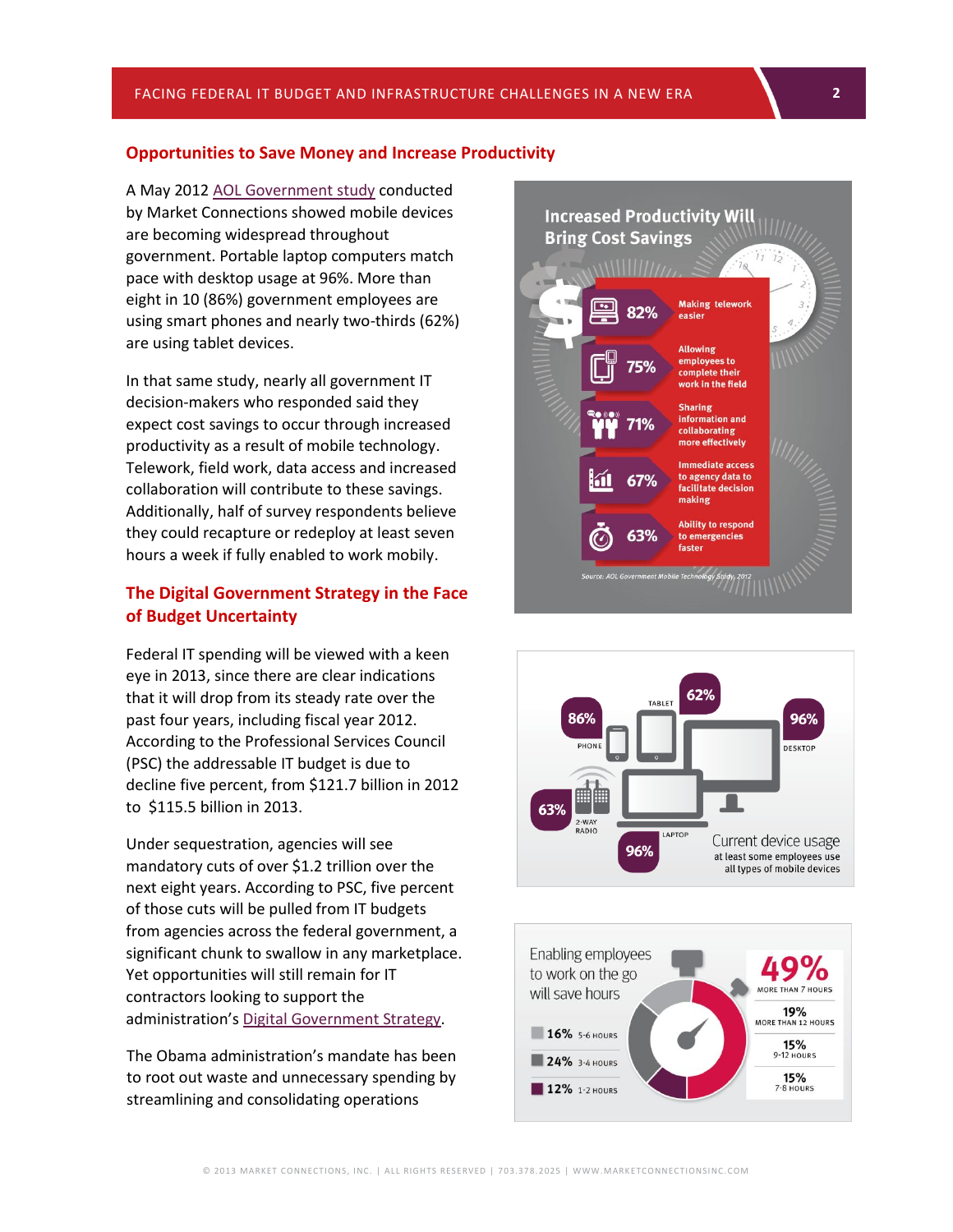across all agencies. Even with sequestration and the pending debt ceiling fight, all signs point to the White House sticking to its original Digital Government Strategy, which focuses on four mission priority areas:

- Maximizing ROI in federal IT
- Closing of a productivity gap and overhauling government into the 21st Century
- Interaction and national priorities
- Cybersecurity

[U.S. CIO](https://cio.gov/) Steven VanRoekel has been tasked with leading the charge for the government to maximize ROI by delivering high-quality digital government information and services anywhere and across all devices to the American people. The Obama administration is seeking to replace document-centric IT management in favor of more data management and analytics.

[PortfolioStat,](http://www.whitehouse.gov/blog/2012/10/24/portfoliostat-saving-billions-it-spending) a new IT dashboard designed to facilitate transparency in IT projects and spending, is one of the recently-issued initiatives that supports agencies' implementation of the Digital Government Strategy. According to the Office of Management and Budget (OMB), the collaboration tool will save taxpayers approximately \$2.5 billion over the next three years.

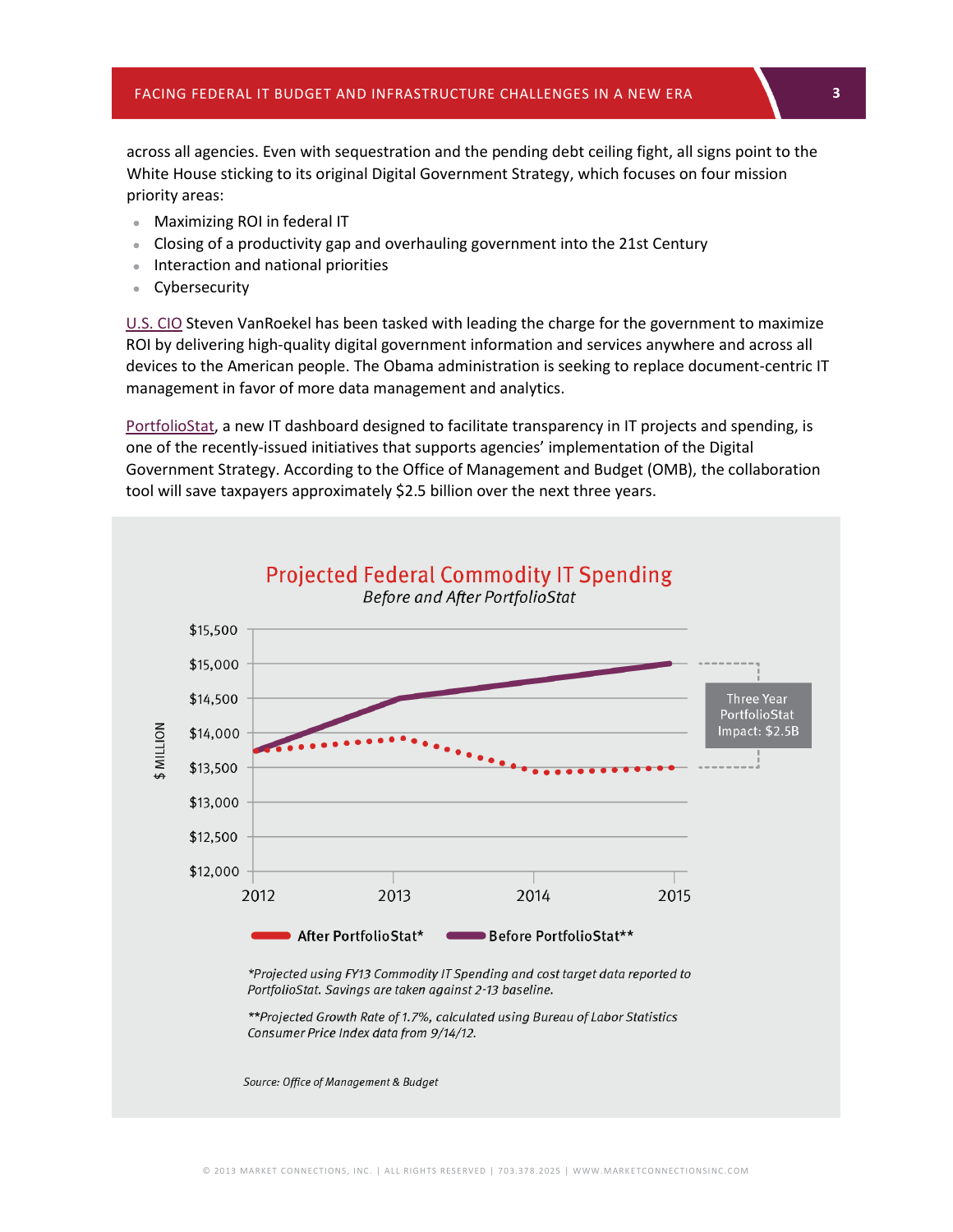For example, OMB Deputy Director for Management Jeffrey Zients stated on Whitehouse.gov, "the Department of Homeland Security will save \$376 million over the next three years on their IT infrastructure, including mainframe and server products, by leveraging the bulk buying power of the entire department."

The Federal Office of the CIO's main role is to provide information technology guidance to agencies and departments, yet without the passage of a budget by Congress, there is often a disconnect between the office's policies and agencies' funded priorities. Yet agencies such as the Department of Defense (DoD), Environmental Protection Agency and Department of Veterans Affairs are embracing the digital government plan in a coordinated effort to create common digital delivery platforms, streamline development, standardize practices and ensure consistency.

These efforts are leading to agencies embracing cloud, mobility and digital data solutions that yield a more efficient, cost-effective and, at times, consumer-driven environment.

#### **Cloud Strategy a Major Contributor to 'Reset' Method for Streamlining Government IT**

Whether it's consolidating data centers to save on power and infrastructure costs or embracing more powerful and flexible IT environments and platforms, "Information technology is at the heart of every federal agency or program's ability to function successfully," said Darrell Issa (R-Calif.), chairman of the House Oversight and Government Reform Committee, in a [statement to Federal Times.](http://www.federaltimes.com/article/20130122/IT03/301220001/GAO-faults-oversight-investments?odyssey=mod_sectionstories)

**"You want to look at where you're at in the life-cycle of your IT. If you've just made a huge investment in something like a really expensive computer system, going to the cloud at that point is not going to save you money. But if you're an agency at the end of your IT life-cycle, now you can invest and gain efficiencies. It all depends on IT liquidity."**

MARK HERMAN EXECUTIVE VICE PRESIDENT BOOZ ALLEN HAMILTON

"We've built an IT infrastructure that is bloated, inefficient, and actually makes it more difficult for the government to serve its citizens," Issa said.

A major factor in moving to a powerful, engaged, mobile and streamlined IT infrastructure is the cloud. Experts suggest government needs to consider "hitting reset" by completely re-examining its IT infrastructure in order to maximize ROI, rather than putting band-aids on IT budget problems and legacy systems.

Booz Allen Hamilton executive vice president Mark Herman said in an [FCW.com article](http://fcw.com/Articles/2013/01/09/big-data-reference-architecture.aspx?sc_lang=en&Page=2), "You want to look at where you're at in the lifecycle of your IT. If you've just made a huge investment in something like a really expensive computer system, going to the cloud at that point is not going to save you money. But if you're an agency at the end of your IT life-cycle, now you can invest and gain efficiencies. It all depends on IT liquidity."

Lockheed Martin's [Cyber Security Alliance](http://www.marketconnectionsinc.com/Reports/cyber-security-and-transformational-technologies-2012.html) study, conducted by Market Connections in the fall of 2012, highlighted the growing trend of agencies moving toward the cloud. While security concerns remain, study results show agency personnel are becoming more comfortable with cloud-based technologies: 50 percent were considering cloud applications for their agencies, versus only 12 percent a year prior.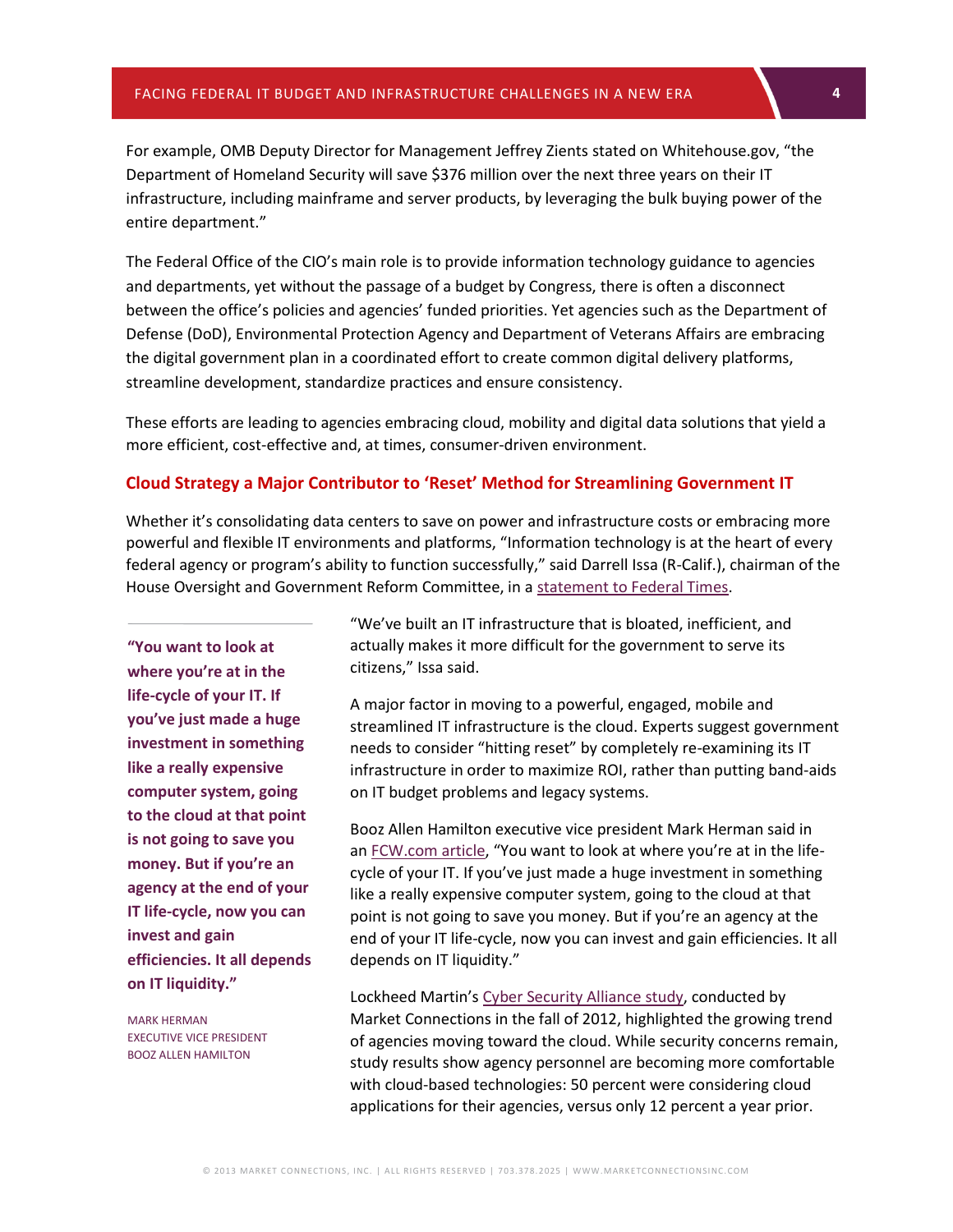**While security concerns remain, study results show agency personnel are becoming more comfortable with cloud[based technologies: 50](http://www.dhs.gov/sites/default/files/publications/digital-strategy/25-point-implementation-plan-to-reform-federal-it.pdf)  percent were considering cloud applications for their agencies, versus only 12 percent a year prior.**

LOCKHEED MARTIN CYBER SECURITY ALLIANCE STUDY NOVEMBER 2012

**Under the Office of Management and Budget's (OMB) "Cloud First" policy, agencies are working to implement policies and contracting procedures to enhance their ability to move services such as email, data storage and customer analytics to the cloud. The OMB is requiring agencies to itemize their cloud computing initiatives in fiscal 2014 budget plans.**

Under the Office of Management and Budget's (OMB[\) "Cloud First"](https://cio.gov/building-a-21st-century-government/cloud/) policy, agencies are working to implement policies and contracting procedures to enhance their ability to move services such as email, data storage and customer analytics to the cloud. The OMB is requiring agencies to itemize their cloud computing initiatives in fiscal 2014 budget plans.

"Cloud First" is part of the administration's grander "[25 Point](http://www.dhs.gov/sites/default/files/publications/digital-strategy/25-point-implementation-plan-to-reform-federal-it.pdf)  Implementation Plan to Reform Federal Information Technology Management." The plan outlines 25 action items, including the move to the cloud and the eventual consolidation of 800 data centers by a fast-approaching deadline of 2015.

Some highlights of the [implementation plan](http://www.whitehouse.gov/sites/default/files/omb/egov/digital-government/digital-government.html) include:

- **Reduce number of Federal data centers by at least 800 by 2015**
- **Only approve funding of major IT programs that:**
	- o Have a dedicated program manager and a fully staffed integrated program team
	- $\circ$  Use a modular approach with usable functionality delivered every six months
	- o Use specialized IT acquisition professionals
- **Work with Congress to:**
	- o Consolidate commodity IT funding under the Agency CIOs and
	- o Develop flexible budget models that align with modular development
	- o Launch an interactive platform for pre-RFP agency-industry collaboration

The OMB's guidelines included several key areas of focus for cloud service procurement, such as:

- Choosing the appropriate cloud service and deployment model
- The terms of service and quality of service level agreements with providers
- Roles and responsibilities between the government and service providers
- Standards
- Privacy
- E-discovery and e-records
- **Freedom of Information Act compliance**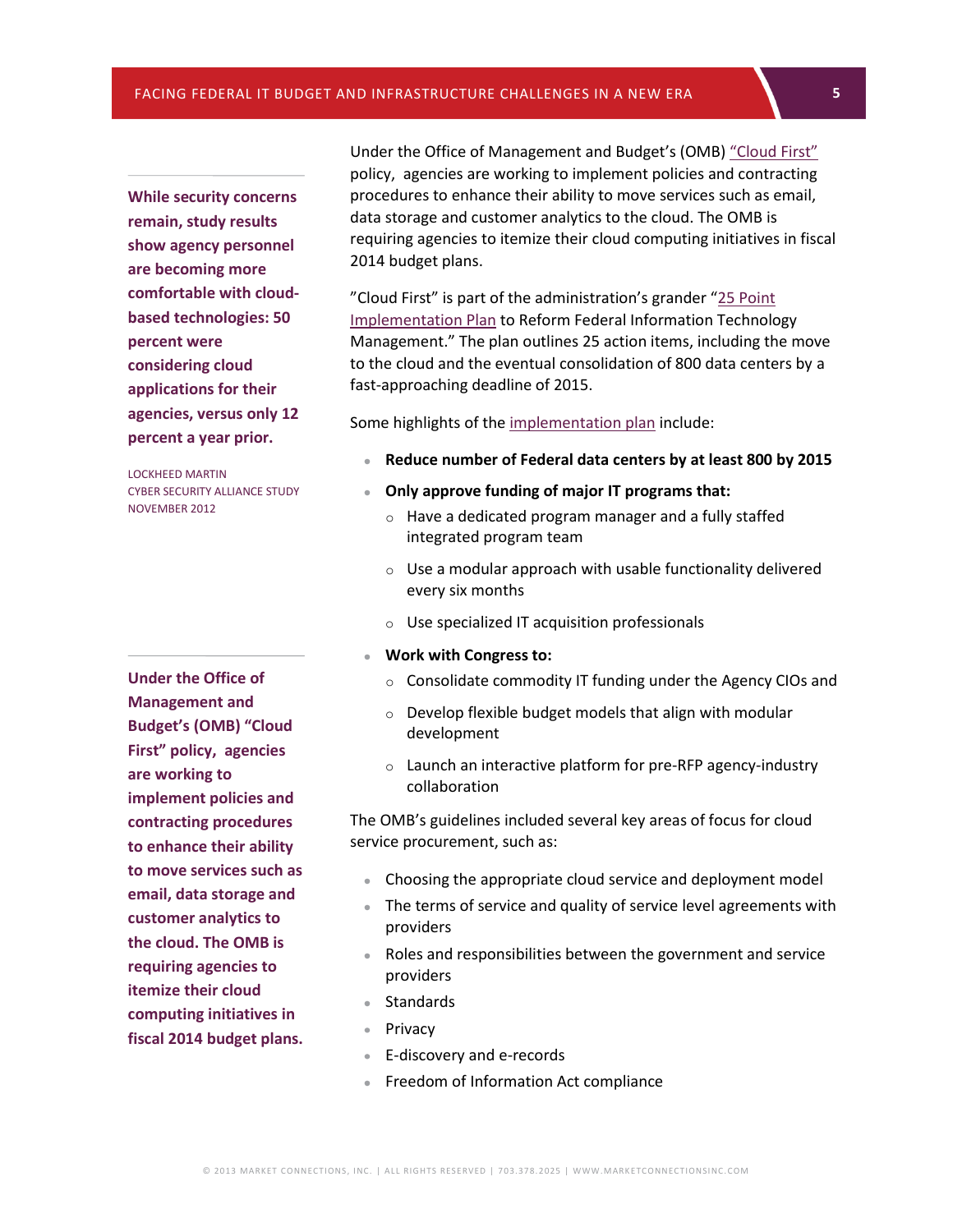#### **Cyber Security Continues as a Major Government Priority**

Even in the midst of IT budget cuts and other government austerity measures, cyber security continues to be a major priority for defense, intelligence and civilian agencies.

In Lockheed Martin's November 201[2 Cyber](http://www.marketconnectionsinc.com/Reports/cyber-security-and-transformational-technologies-2012.html)  [Security Alliance](http://www.marketconnectionsinc.com/Reports/cyber-security-and-transformational-technologies-2012.html) study, conducted by Market Connections, some 85 percent of government IT professionals rated cyber security as a high priority, perhaps because they recognized that cloud computing, mobile computing and big data each pose security risks and challenges, some in common across all, and some unique to each sphere.

According to the study, cyber threats are defined, but not limited to, malware, phishing scams, hacking, spam, social engineering, cyber espionage, mobile and insider threats.

The National Security Council's [Comprehensive](http://www.whitehouse.gov/cybersecurity/comprehensive-national-cybersecurity-initiative)  [National Cyber security Initiative](http://www.whitehouse.gov/cybersecurity/comprehensive-national-cybersecurity-initiative) (CNCI), which originated under President Bush and has been added to by the current administration, states that President Obama views cyber security as one of the most serious economic and national security challenges this country faces. Leaders at DoD and the Department of Homeland Security (DHS) have consistently expressed their concerns: DHS Secretary Janet Napolitano warned of an imminent ["cyber 9/11"](http://www.reuters.com/article/2013/01/24/us-usa-cyber-threat-idUSBRE90N1A320130124) that would affect critical infrastructure. In a March 2013 Senate hearing, she [called on Congress](http://www.fiercegovernmentit.com/story/napolitano-cybersecurity-executive-order-only-part-solution/2013-03-11) to enact "a suite of comprehensive cybersecurity legislation" that includes mechanisms for safeguarding civil liberties, increases information sharing and establishes cyber security standards for critical infrastructure.

Meanwhile, the DoD has taken the lead in attempting to protect the country from cyber threats and this appears to be a growth area in an otherwise frozen directive on hiring from the Pentagon. As the *Washington Post*



# **Priority Level to Agency**

Source: Lockheed Martin Cyber Security Study, Nov. 2012



Source: Lockheed Martin Cyber Security Study, Nov. 2012